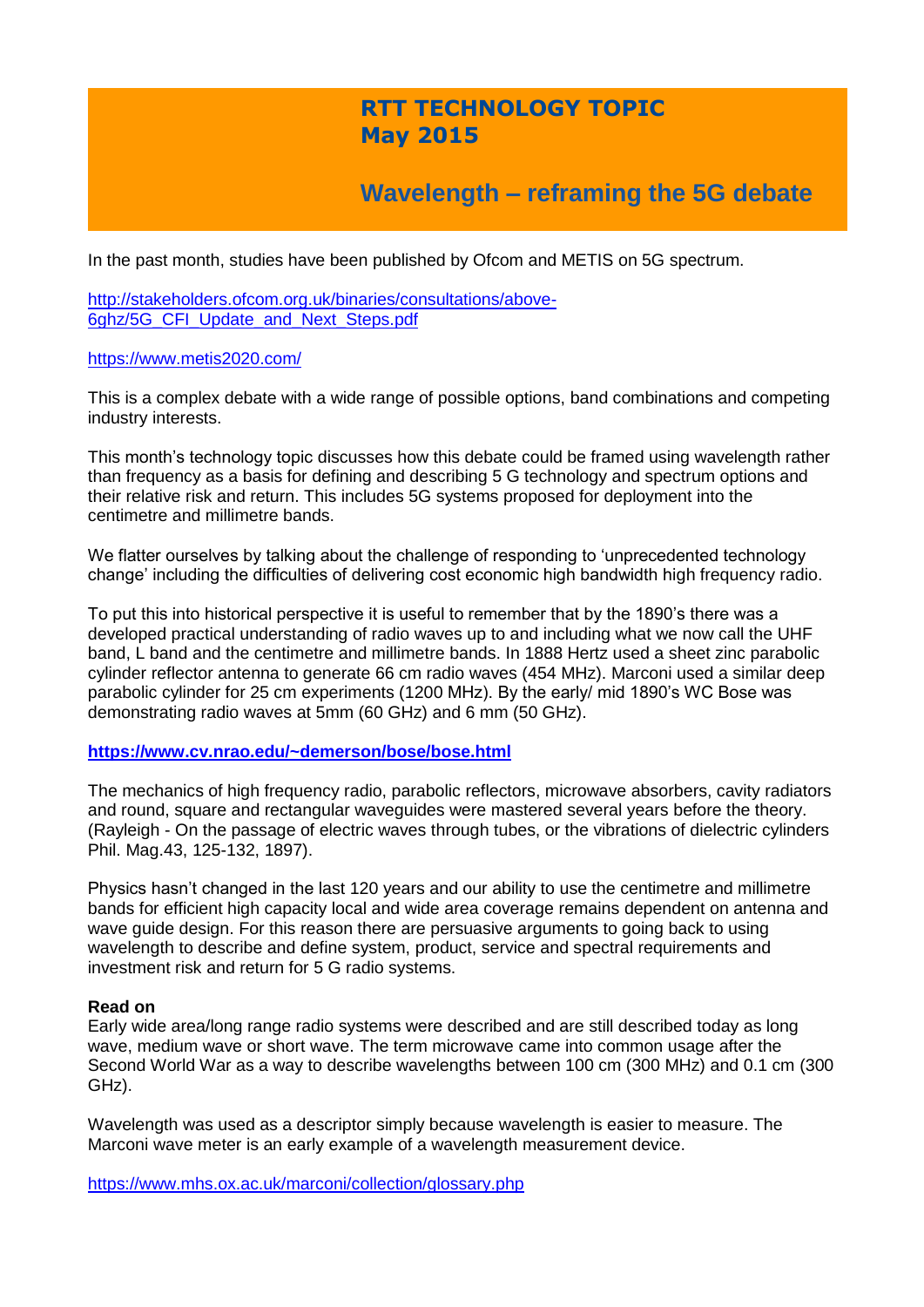Accurate measurement of frequency required highly stable quartz crystal oscillators. As these became more readily available through the 1930's there was a shift to describing radio in terms of frequency – VHF or UHF or other arbitrary naming systems, C, X and K bands for radar for example.

Forty years on frequency counters remained expensive, clumsy to use (range switching and cable changing) and only accurate when measuring relatively high power levels. The HP5340 introduced in 1973 solved many of these performance issues and worked from 10 Hz to 18 GHz but cost over \$5000 dollars.

## <http://historycenter.agilent.com/exhibit1>

The introduction of cellular radio from 1980 onwards marked a shift to describing systems with a specific frequency description, the 800 MHz AMPS networks (subsequently called Band 5), the 900 MHz TACS/ETACS networks (subsequently called Band 8) the 1800 MHz networks (subsequently called Band 3) and so on until we arrive thirty years later with 44 LTE bands implemented or proposed, all described by frequency and ranging from Band 31 in Brazil at 450 MHz (0.666metres) to Band 43 at 3800 MHz (0.111 metres).

LTE band plans are becoming incredibly complicated with the complexity compounded by carrier aggregation. Adding in C band, the K bands and V and W band (with the E band sub bands) for 5G makes a hard to understand landscape increasingly incomprehensible to anyone other than a subject specialist, and we don't want them to be responsible for 5G system design or economic modelling.

The answer is to think about wavelength rather than frequency.

We all know that wavelength and frequency are directly related. Radio wavelength is calculated as the speed of light (300 million meters per second) divided by frequency.

300 MHz is therefore conveniently one meter. www.unit**conversion**.org/unit\_**converter**/**frequency**-**[wavelength](http://www.unitconversion.org/unit_converter/frequency-wavelength.html)**.html

The optimum theoretic length for an antenna is one quarter or one half of the wavelength to be received or transmitted. It is therefore wavelength that defines RF product form factor and RF product functionality not frequency.

For example it is possible to design compact 'electrically short' antennas for smart phones in the 450 MHz band or 700 MHz band but the wavelengths are .666 metres and .428 metres. These antennas when cramped into an artificially small space with an inefficiently small ground plane introduce a loss of the order of 6 or 7 dB. A 7 dB loss is equivalent to the theoretical propagation gain achieved in a 700 MHz cell when compared to an 1800 MHz cell.

Put another way you have just thrown away the additional coverage gain that you thought you might get from a 450 or 700 MHz network and the user experience will be more variable due to unwanted external coupling including hand capacitance effects. Some of this additional variability can be reduced by using adaptive tuning (variable capacitance using RF MEMS) but this adds cost and complexity. The counter side to this is that as wavelength decreases, antenna size decreases. This means that multiple antenna elements can be fitted in the space formerly occupied by a single longer wavelength antenna. This is the science underpinning 5G smart antenna design and provides the mechanism for delivering high capacity high data rate ultra-dense access or high data rate wide area access.

At a recent Cambridge Wireless technical conference, Moray Rumney of Keysight Technologies provided a link to a WiloCity YouTube video of a WiGig 5mm wavelength (60 GHz) dense network delivering 3 Gbps per square meter of data throughput using beam forming.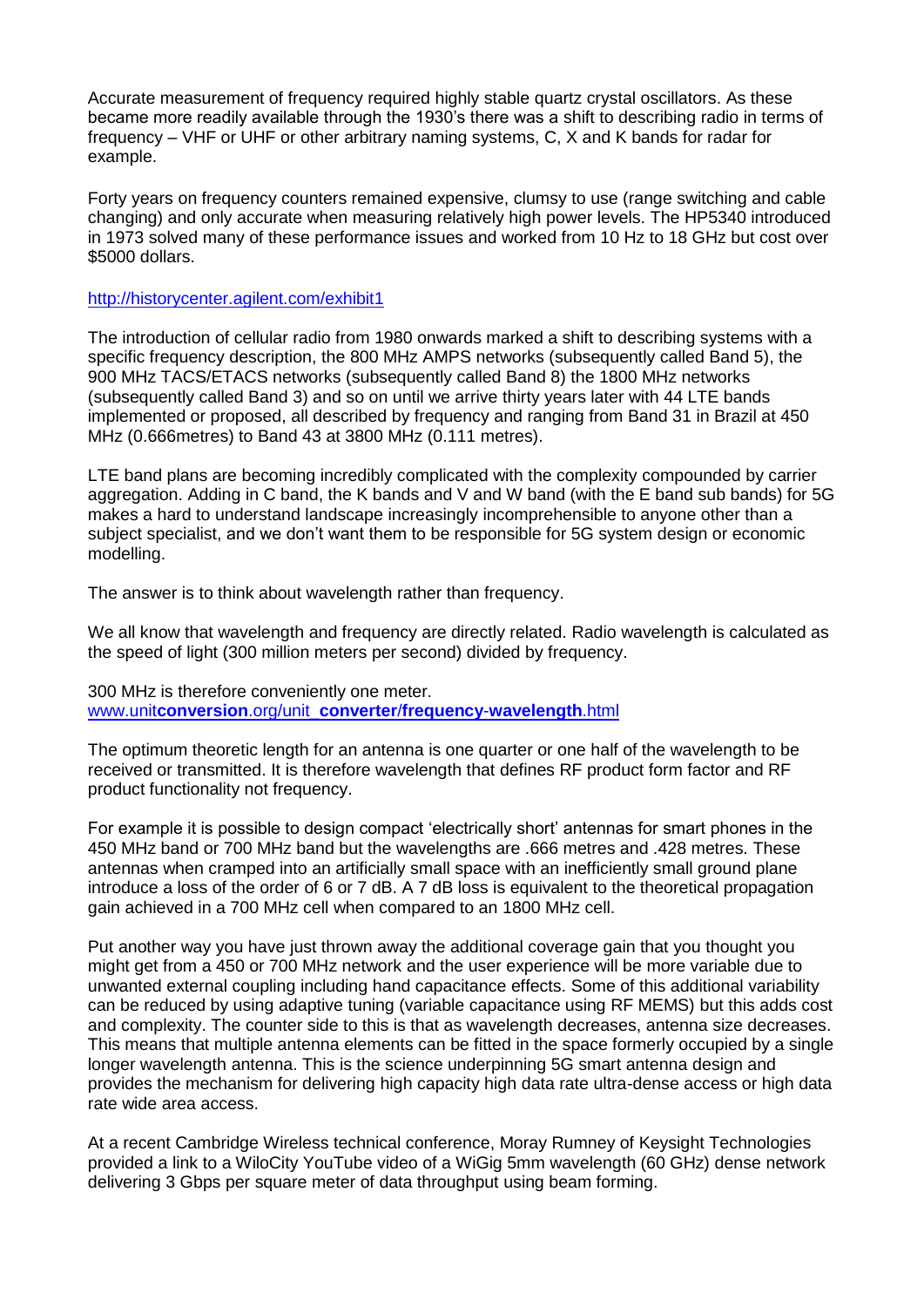## [www.youtube.com/watch?v=4M4ngJsQF70](http://www.youtube.com/watch?v=4M4ngJsQF70) <http://www.cambridgewireless.co.uk/cwtec/resources/>

This is a demonstration of commercially available equipment compliant with IEEE 802.11ad, not a '5G' laboratory experiment.

The 5mm wavelength is at the peak of oxygen resonance and therefore provides high attenuation. In the WiloCity example this is used to provide user to user channel to channel separation and intensive spatial re-use. Beam forming can be used equally effectively to deliver range rather than high capacity per square metre but radio systems need to be implemented in the transmission windows between the resonance peaks.

The attenuation characteristics of millimetre radio links were studied at Rutherford Appleton Laboratory in the 1980's. The graphic below shows the 60 GHz oxygen peak and the three water vapour peaks.



The transmission windows for longer links (up to 60 km) include the 5 G-E band options at 72-77 GHz (4.16-3.89 mm), 81-86 GHz (3.7-3.48mm) and 92-95 GHz (3.25mm-3.15mm) presently used for lightly licensed fixed point to point backhaul and proposed for use for military communication based on rapidly deployable sub space systems to provide high data rate wide area coverage.

## [http://www.rttonline.com/tt/TT2015\\_001.pdf](http://www.rttonline.com/tt/TT2015_001.pdf)

Our 5G 'wavelengths of interest' can therefore be defined as spanning the metre, centimetre and millimetre bands.

|                                | <b>KHz</b> | KHz               | <b>KHz</b>    | <b>MHz</b>        | <b>MHZ</b>                             | <b>MHz</b>         | GHz          | GHz                |
|--------------------------------|------------|-------------------|---------------|-------------------|----------------------------------------|--------------------|--------------|--------------------|
| Frequency                      | $3 - 30$   | 30-300            | 300-3000      | $3 - 30$          | 30-300                                 | $300 - 3$          | $3 - 30$     | 30-300             |
|                                |            |                   |               |                   |                                        | GHz                |              |                    |
| Wavelength                     | Kilometres | <b>Kilometres</b> | <b>Metres</b> | <b>Metres</b>     | <b>Metres</b>                          | <b>Metres</b>      | Centimetres  | <b>Millimetres</b> |
|                                | 100-10     | $10-1$            | 1000-100      | 100-10            | $10-1$                                 | $1 - 0.1$          | $10-1$       | $10-1$             |
| Name                           | 100        | 10                | Kilometre     | 100               | 10                                     | Metre              | Centimetre   | Millimetre         |
|                                | kilometre  | kilometre         | Band          | metre             | metre                                  | Band               | Band         | Band               |
|                                | band       | band              |               | band              | Band                                   |                    |              |                    |
|                                |            | Long              | Medium        | Short             |                                        | Microwave <b>x</b> |              |                    |
|                                |            | Wave              | Wave          | Wave              |                                        |                    |              |                    |
|                                |            |                   |               |                   |                                        | Terrestrial        | Terrestrial? | Terrestrial?       |
|                                |            |                   |               |                   |                                        |                    | Satellite    | Sub space          |
| Atmospheric noise up to 20 MHz |            |                   |               |                   |                                        |                    |              |                    |
|                                |            |                   |               | Galactic noise to |                                        |                    |              |                    |
|                                |            |                   |               | 100 MHz           |                                        |                    |              |                    |
|                                |            |                   |               |                   | Circuit noise                          |                    |              |                    |
|                                |            |                   |               |                   | Aperture gain offsets propagation loss |                    |              |                    |

Satellites are allocated the following wavelengths for mobile satellite services in the centimetre band.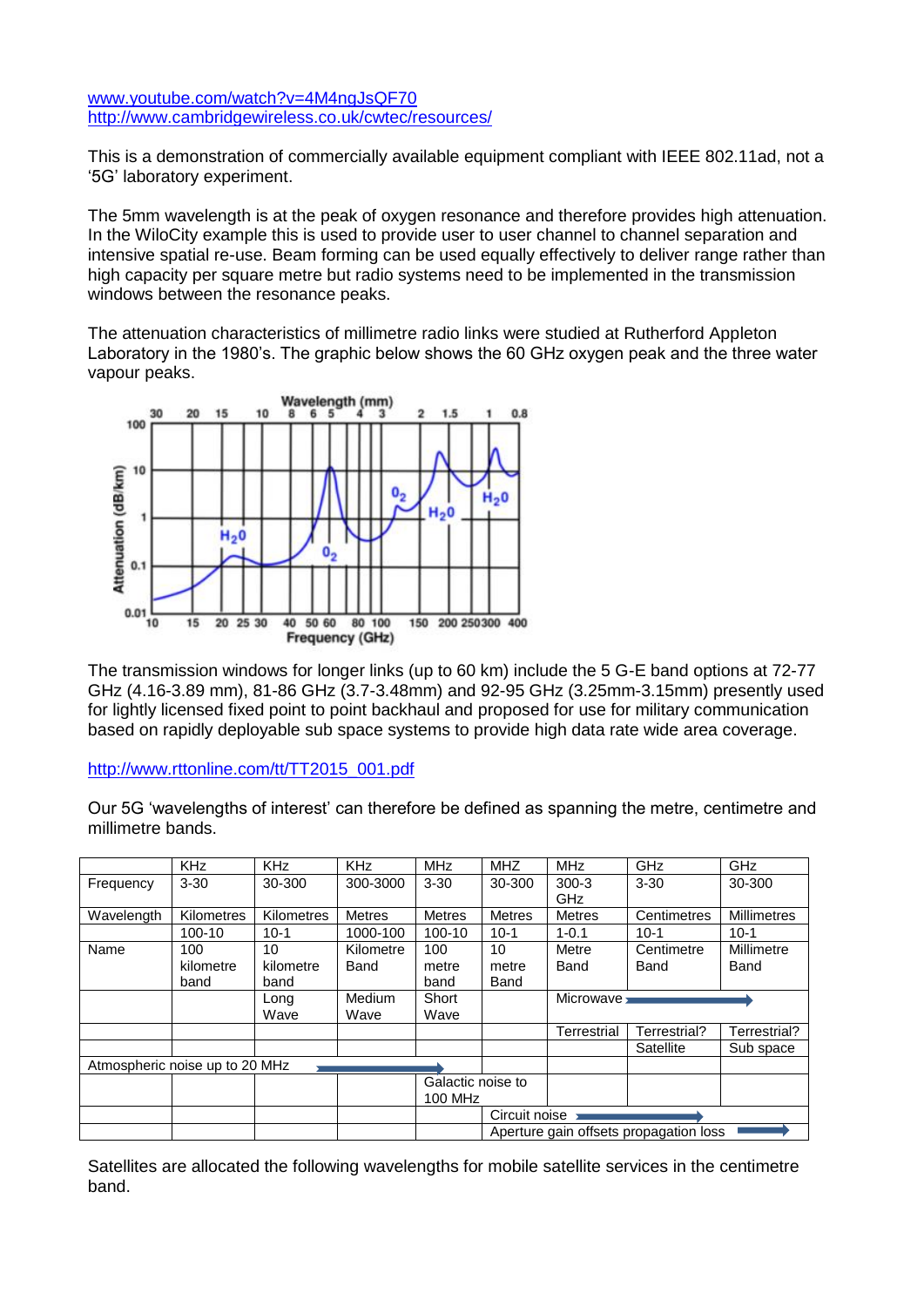|            | <b>Centimetre Band</b> |             |             |              |  |  |  |
|------------|------------------------|-------------|-------------|--------------|--|--|--|
|            | Ku Band                |             | K band      | KA Band      |  |  |  |
| Frequency  | $12$ GHz               | 14 GHz      | 18 - 20 GHz | 27-30 GHz    |  |  |  |
| Wavelength | centimetres            | centimetres | centimetres | centimetres  |  |  |  |
|            | 2.49                   | 2.14        | 1.66-1.49   | $1.1 - 0.99$ |  |  |  |

These supplement existing mobile satellite services in the metre band at L band and proposed services in S band adjacent to LTE Band 1

[http://www.inmarsat.com/news/inmarsat-to-deliver-in-flight-connectivity-over-new-european](http://www.inmarsat.com/news/inmarsat-to-deliver-in-flight-connectivity-over-new-european-aviation-network/)[aviation-network/](http://www.inmarsat.com/news/inmarsat-to-deliver-in-flight-connectivity-over-new-european-aviation-network/)

|            | Metre band Mobile satellite services |             |             |             |             |  |  |
|------------|--------------------------------------|-------------|-------------|-------------|-------------|--|--|
|            | band                                 |             | S band      |             |             |  |  |
| Frequency  | 1518-1559                            | 1616-1626   | 1626-1675   | 1980-2110   | 2170-2200   |  |  |
| Wavelength | 19.75-19.22                          | 18.55-18.43 | 18.43-17.89 | 15.14-14.20 | 13.81-13.62 |  |  |

From the above it would seem obvious that terrestrial 5G networks for wide area coverage in the centimetre bands will need to integrate with existing and future satellite systems in the centimetre and metre bands. Terrestrial 5G networks for wide area coverage in the millimetre bands will need to integrate with millimetre sub space systems and point to point backhaul.

There is however minimal recognition of this within the present 5 G standards or spectrum discussion process.

### **Summary**

By default we think of radio spectrum for cellular systems in terms of radio frequency. The multiplicity of frequency band plan options for LTE is already complicated. The complexity is compounded by regionally specific performance characteristics - OOB emissions being one example, and multiple carrier aggregation options.

5G radio systems proposed for implementation in the K bands and V and W band add further complexity. The end result will be hundreds of potential bands and band combinations - at least three hundred options.

RF performance is defined by wavelength rather than frequency. Revisiting potential 5G radio spectrum in terms of wavelength reduces hundreds of band combinations to three wavelength options - the metre band, the centimetre band and the millimetre band.

Over the past thirty years, cellular radio has expanded from the original allocations at 800 MHz (0.37 metres) and 900 MHz (0.33 metres) and now spans 450 MHz (0.666 metres) to 2600 MHz (0.111metres).

LTE terrestrial networks are proposed for the lower end of the centimetre band at 3400 -3800 MHz (8.81 centimetres) to 3800 MHz (7.788 centimetres) and 5 G allocations are being discussed as being feasible up to and including the millimetre bands.

Scaling terrestrial cellular systems to the higher end of the metre band (2600 MHz and 3400-3800 MHz) has meant that coexistence with satellite and radar systems has had to be managed. This process has introduced or will introduce additional cost and complexity and performance loss in some markets.

Scaling terrestrial cellular systems to the lower end of the metre band (450-800 MHz) has meant that coexistence with terrestrial broadcasting has had to be managed. This process has introduced or will introduce additional cost and complexity and performance loss in some markets.